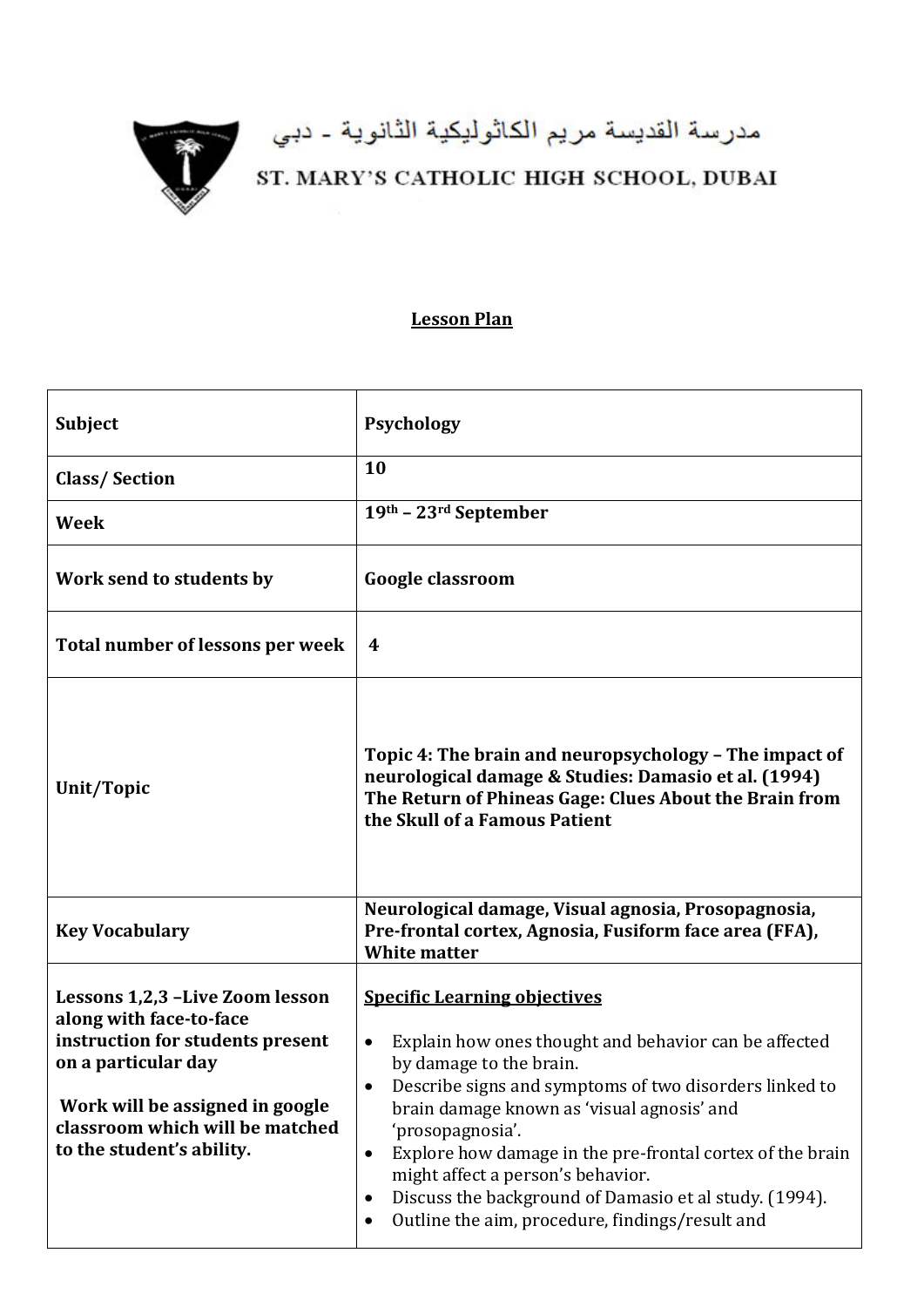|              | conclusion of the study.                                                                                                                                                                                                                                                                                                                                                             |
|--------------|--------------------------------------------------------------------------------------------------------------------------------------------------------------------------------------------------------------------------------------------------------------------------------------------------------------------------------------------------------------------------------------|
|              | Evaluate the strengths and weaknesses of the study.                                                                                                                                                                                                                                                                                                                                  |
|              | <b>Specific Intended Learning Outcomes</b>                                                                                                                                                                                                                                                                                                                                           |
|              | Explain how thoughts and behavior can be affected by<br>damage to the brain.<br>Differentiate between visual agnosia and prosopagnosia.<br>$\bullet$<br>Describe how damage in the pre-frontal cortex of the<br>$\bullet$<br>brain might affect a person's behavior.<br>Describe the study using the APRC template.<br>$\bullet$<br>State the strengths and weaknesses of the study. |
| <b>Tasks</b> | Task 1: (1 <sup>st</sup> and 2 <sup>nd</sup> lesson task, during lesson)                                                                                                                                                                                                                                                                                                             |
|              | 1. What does neurological damage mean?<br>2. What two disorders are linked to brain damage?<br>What are the symptoms and signs of visual agnosia and<br>3.<br>prosopagnosia?<br>4. Describe the impact of damage to the pre-frontal cortex.<br>How the damage to the brain affects the person's<br>5.<br>behavior and thoughts?                                                      |
|              | Task 2: (Homework Exam style question) (Google<br>classroom)                                                                                                                                                                                                                                                                                                                         |
|              | 1. Carry out some research to find out about what effects<br>visual agnosia and prosopagnosia can have on different<br>people.                                                                                                                                                                                                                                                       |
|              | Outline the signs and symptoms of two disorders linked<br>2.                                                                                                                                                                                                                                                                                                                         |
|              | to brain damage known as visual agnosia and                                                                                                                                                                                                                                                                                                                                          |
|              | prosopagnosia. Suggest as to how damage to the pre-                                                                                                                                                                                                                                                                                                                                  |
|              | frontal cortex of the brain may affect a person's behavior.                                                                                                                                                                                                                                                                                                                          |
|              | Task 3: (3rd and 4th lesson task, during lesson)                                                                                                                                                                                                                                                                                                                                     |
|              | Discuss the background of Damasio et al study. (1994).<br>1.                                                                                                                                                                                                                                                                                                                         |
|              | 2. Outline the study using the APRC template.                                                                                                                                                                                                                                                                                                                                        |
|              | 3. State the strengths and weaknesses of the study.                                                                                                                                                                                                                                                                                                                                  |
|              | Task 4: (Homework Exam style question) (Google<br>classroom)                                                                                                                                                                                                                                                                                                                         |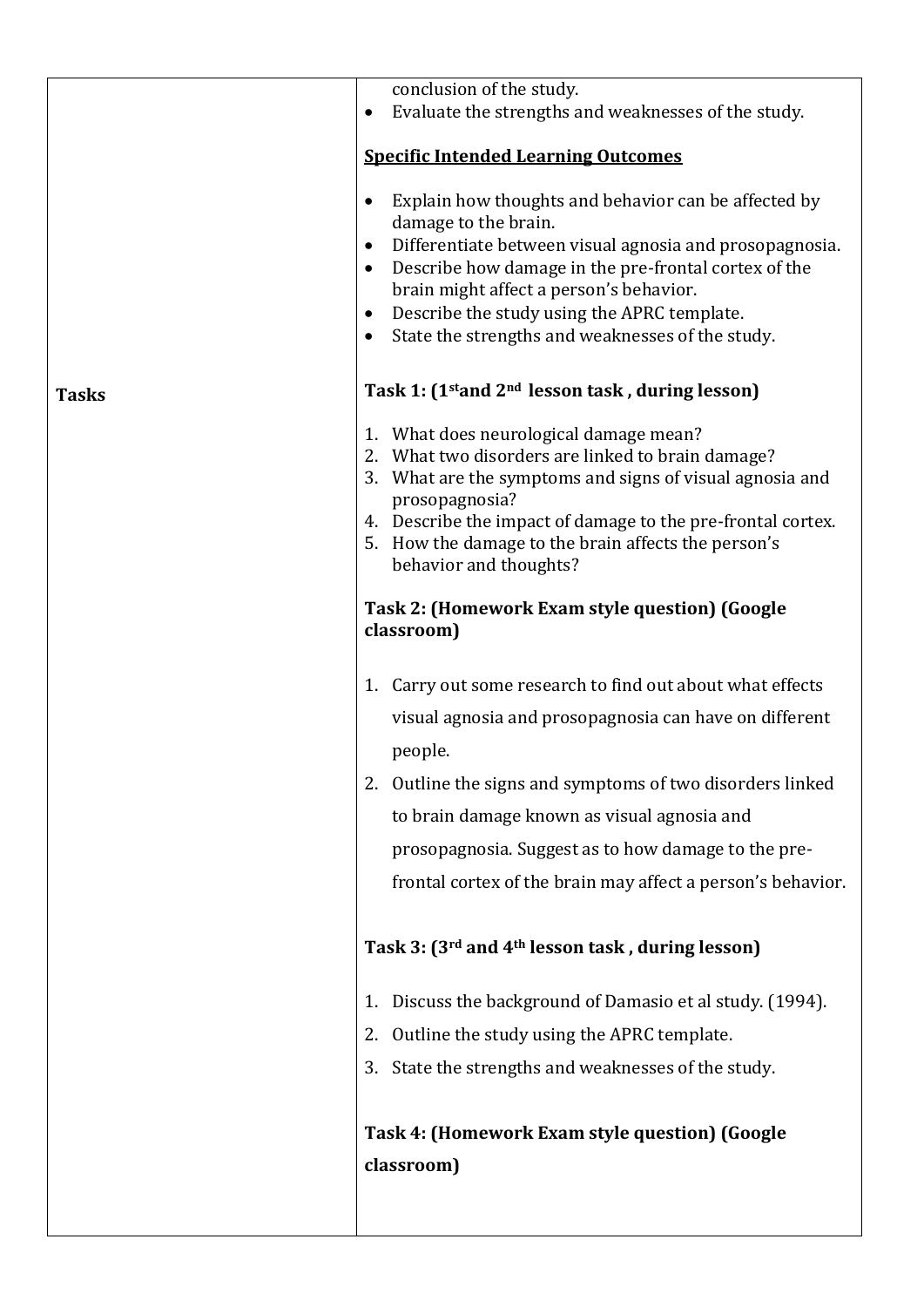|                                                           | 1. Summarize the study using the APRC template.                       |
|-----------------------------------------------------------|-----------------------------------------------------------------------|
|                                                           |                                                                       |
| <b>Assessment Criteria/</b><br><b>Essential questions</b> |                                                                       |
|                                                           | <b>Essential questions:</b>                                           |
|                                                           | 1. Identify and explain the impact of neurological damage to          |
|                                                           | the pre-frontal cortex.                                               |
|                                                           | 2. What are the cautions ones need in order to avoid or               |
|                                                           | prevent this damage to the brain?                                     |
|                                                           | 3. What happened to a person's behaviour once the brain is<br>damage? |
|                                                           | 4. How is the result of the study help us to understand               |
|                                                           | behaviour of person with brain damage?                                |
|                                                           | 5. Why Phineas Gages story an interest in the study of brain          |
|                                                           | and behaviour?                                                        |
|                                                           |                                                                       |
|                                                           | <b>Assessment Criteria:</b>                                           |
|                                                           | AO1: Explain neurological damage and how ones thought                 |
|                                                           | and behavior can be affected by damage to the brain.                  |
|                                                           | A02: Refer to the signs and symptoms of two disorders                 |
|                                                           | linked to brain damage known as visual agnosia and                    |
|                                                           | prosopagnosia; Describe the study using the APRC template.            |
|                                                           | AO3: Evaluate the strengths and weaknesses of Damasio et al           |
| <b>Resources</b>                                          | study. (1994).                                                        |
|                                                           | PowerPoint Presentation; Textbook (pg 88 - 91); Videos:               |
|                                                           | > https://www.youtube.com/watch?v=ze8VVtBgK7A - Visual                |
|                                                           | Agnosia                                                               |
|                                                           | > https://www.youtube.com/watch?v=vwCrxomPbtY                         |
|                                                           | Prosopagnosia                                                         |
|                                                           | > https://www.youtube.com/watch?v=f1Zjq1M75gc -                       |
|                                                           | Prosopagnosia                                                         |
|                                                           | > https://www.youtube.com/watch?v=NZU0C4-9hBc                         |
|                                                           | Damasio et al. (1994)                                                 |
|                                                           | > https://www.youtube.com/watch?v=o0kISlxST38                         |